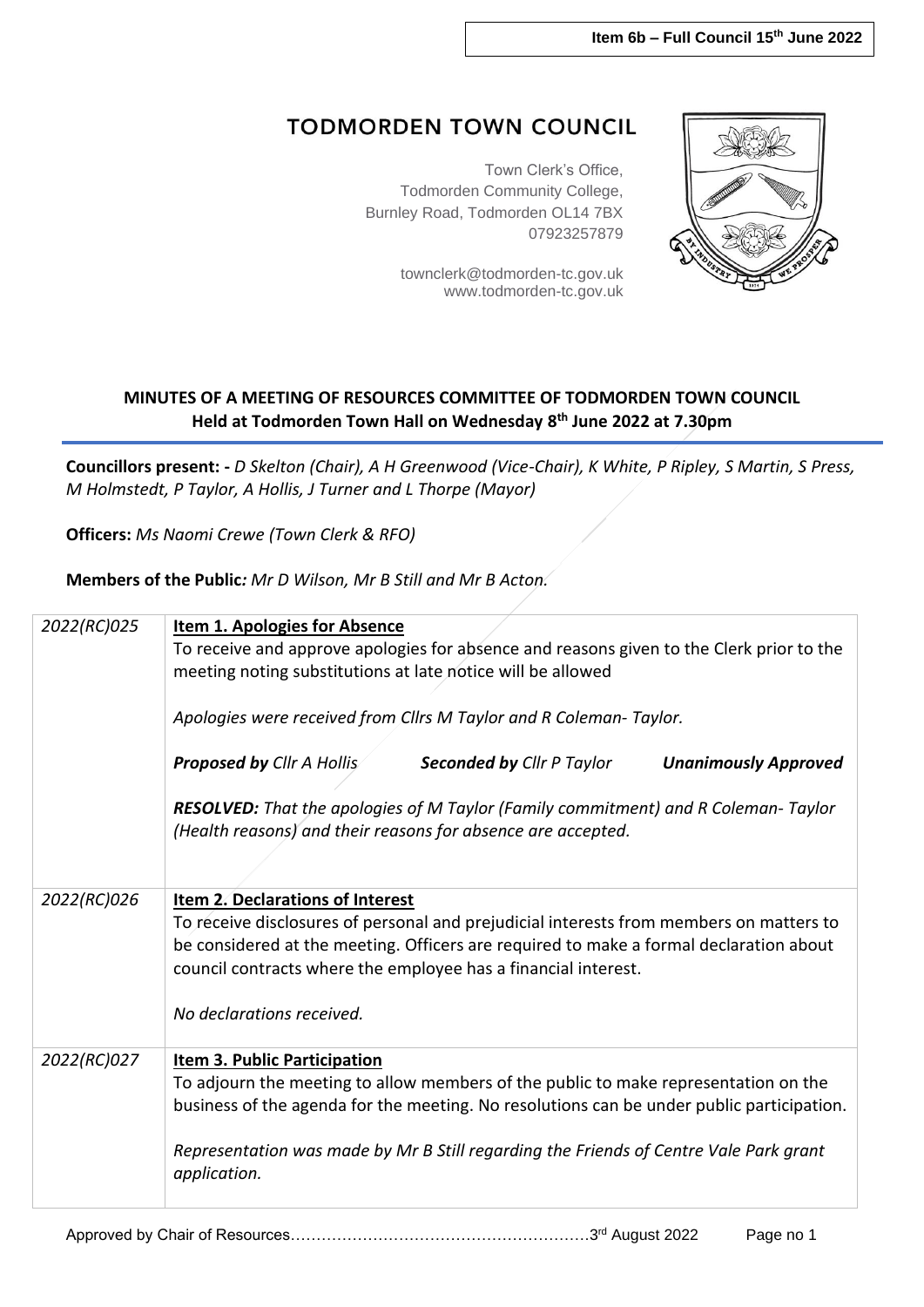|             | Representation was made by Mr B Acton Curry regarding the Music Makes You grant<br>application.                                                                                                                                                                                                        |
|-------------|--------------------------------------------------------------------------------------------------------------------------------------------------------------------------------------------------------------------------------------------------------------------------------------------------------|
|             | Representation was made by Mr D Wilson regarding agenda items 10 - Football Pitches<br>and Item 11 - John Fielden Statue Plaque.                                                                                                                                                                       |
| 2022(RC)028 | Item 4. Minutes - For decision                                                                                                                                                                                                                                                                         |
|             | To approve the minutes of the Resources Committee meeting held on 4 <sup>th</sup> May 2022.                                                                                                                                                                                                            |
|             | <b>Proposed by Cllr A Hollis</b><br>Seconded by Cllr A H Greenwood<br><b>Unanimously Approved</b>                                                                                                                                                                                                      |
|             | <b>RESOLVED:</b> That the minutes of the Resources Committee meeting held on $4th$ May 2022<br>be accepted as a true record and the Chair be authorised to sign as such.                                                                                                                               |
| 2022(RC)029 | Item 5. Exclusion of Press and Public - Public Bodies (Admission to Meetings Act) 1960                                                                                                                                                                                                                 |
|             | To consider and confirm any agenda items that require the exclusion of the Press and<br>Public in accordance with the Public Bodies (Admissions to Meetings) Act 1960 for<br>matters appertaining to confidential or exempt information.                                                               |
|             | Proposed by Cllr A H Greenwood Seconded by Cllr K White<br><b>Unanimously Approved</b>                                                                                                                                                                                                                 |
|             | <b>RESOLVED:</b> That any public or press who may attend be allowed to stay for the whole of<br>the meeting                                                                                                                                                                                            |
| 2022(RC)030 | Item 6. Financial Summary - information only                                                                                                                                                                                                                                                           |
|             | To receive a financial summary and detailed income and expenditure as of 30th April<br>2022.                                                                                                                                                                                                           |
|             | <b>Financial Summary</b><br>6а                                                                                                                                                                                                                                                                         |
|             | 6b<br><b>Budgets by Detail and Commitments</b>                                                                                                                                                                                                                                                         |
|             | <b>Balance Sheet</b><br>6c                                                                                                                                                                                                                                                                             |
|             | <b>Proposed by Cllr S Martin</b><br><b>Seconded by Cllr K White</b><br><b>Unanimously Approved</b>                                                                                                                                                                                                     |
|             | RESOLVED: That Members received the above information en bloc.                                                                                                                                                                                                                                         |
| 2022(RC)031 | <u>Item 7. Grant Applications - for decision</u><br>To note the current budget before considering whether to approve any grant<br>applications enclosed:                                                                                                                                               |
|             | Note: The Committee has the power to approve grant applications up to a maximum<br>amount of £3,000 for any one individual application but subject to being within the<br>overall budget set by Full Council. Any grants exceeding this threshold must be<br>recommended to Full Council for approval. |
|             |                                                                                                                                                                                                                                                                                                        |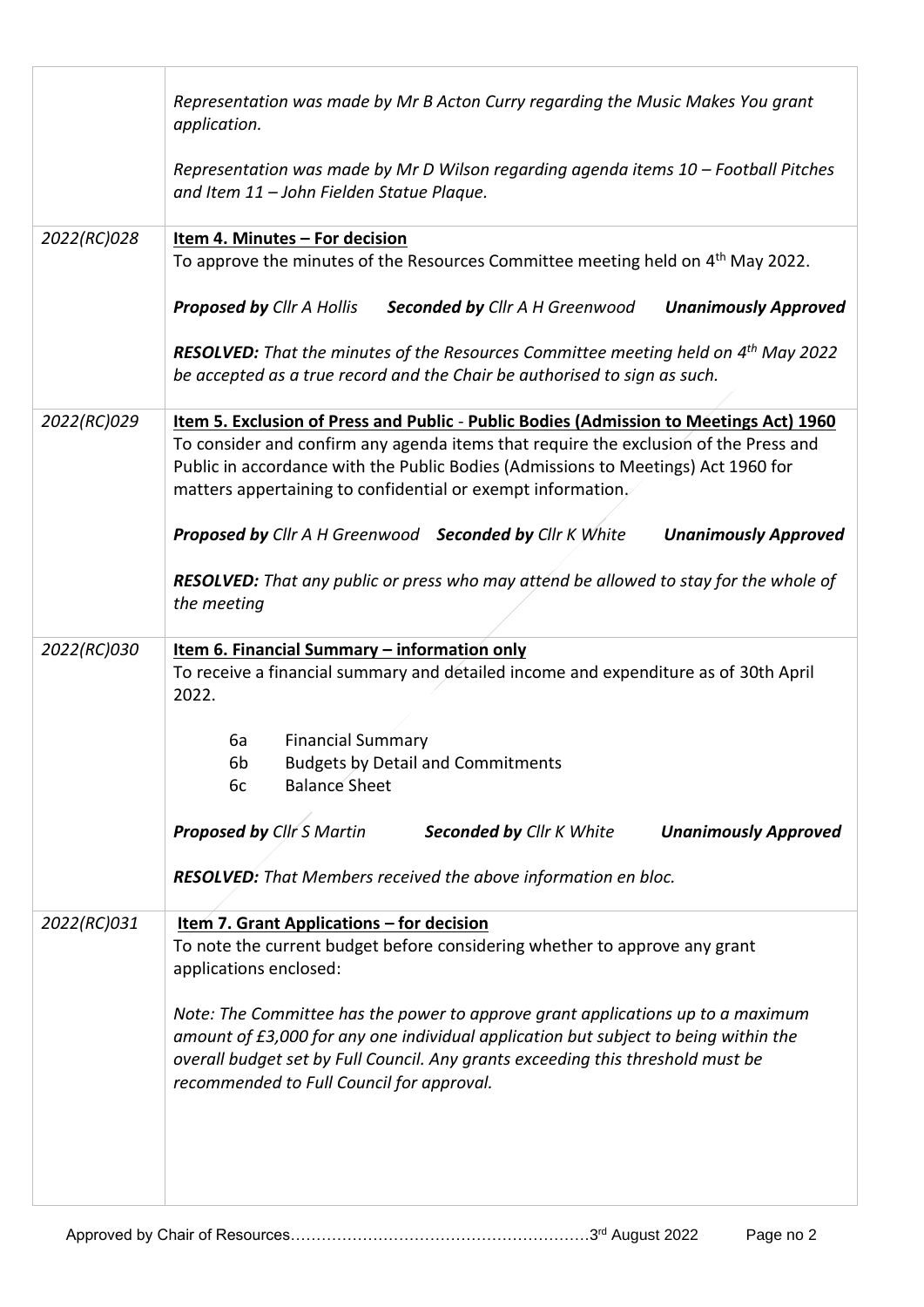|             | Ref                                                                                                                                                                                                                                                                                  | <b>Applicant</b>                                                                 | <b>Amount</b><br><b>Requested</b> | <b>Purpose</b>                                                                                                                                                              |  |  |
|-------------|--------------------------------------------------------------------------------------------------------------------------------------------------------------------------------------------------------------------------------------------------------------------------------------|----------------------------------------------------------------------------------|-----------------------------------|-----------------------------------------------------------------------------------------------------------------------------------------------------------------------------|--|--|
|             | 7a                                                                                                                                                                                                                                                                                   | Friends of<br>Centre Vale<br>Park                                                | £550                              | Jubilee Picnic in the Park Event                                                                                                                                            |  |  |
|             | 7b                                                                                                                                                                                                                                                                                   | Denis' Field<br>Friends and<br>Growers<br>Group.                                 | £710                              | Purchase of materials/installation/filling of 2<br>raised planters for use of by young children.                                                                            |  |  |
|             | 7c                                                                                                                                                                                                                                                                                   | <b>Music Makes</b><br>You                                                        | £2640                             | Music Project with twinning towns                                                                                                                                           |  |  |
|             | approved.                                                                                                                                                                                                                                                                            |                                                                                  |                                   | <b>RESOLVED:</b> That the grant application for £550 for the Friends of Calder Vale Park is                                                                                 |  |  |
|             |                                                                                                                                                                                                                                                                                      | <b>Proposed by Cllr A H Greenwood</b><br>was approved by the Resources Committee |                                   | <b>Seconded by Cllr K White</b><br><b>Unanimously Approved</b><br><b>RESOLVED</b> That the grant application for £710 Denis' Field Friends and Growers Group                |  |  |
|             |                                                                                                                                                                                                                                                                                      | Proposed by Cllr L Thorpe                                                        |                                   | <b>Seconded by Cllr</b> J Turner<br><b>Unanimously Approved</b>                                                                                                             |  |  |
|             | RESOLVED That the grant application for £2640 for Music Makes You is deferred until all<br>the information and the costs are able to be confirmed and then brought back to<br>Committee for consideration, without prejudice and in principle the Committee Support<br>this project. |                                                                                  |                                   |                                                                                                                                                                             |  |  |
|             |                                                                                                                                                                                                                                                                                      |                                                                                  |                                   | The Committee would like to see more information from where the costs have come from<br>and that other funding sources have been investigated and applied for.              |  |  |
|             |                                                                                                                                                                                                                                                                                      | <b>Proposed by Cllr S Press</b>                                                  |                                   | <b>Seconded by Cllr K White</b><br><b>Approved</b>                                                                                                                          |  |  |
| 2022(RC)032 | 8.                                                                                                                                                                                                                                                                                   | To receive a progress update.                                                    |                                   | Town Deal - Centre Vale Park Project- Information only                                                                                                                      |  |  |
|             |                                                                                                                                                                                                                                                                                      | update next week at Full Council.                                                |                                   | The Resources Committee note the updates on this project and is interested in the full                                                                                      |  |  |
| 2022(RC)033 | 9.                                                                                                                                                                                                                                                                                   | and consider if the Council can help.                                            |                                   | Poverty in Todmorden and the current cost of living crisis - Decision required<br>To discuss how the current living cost increases are affecting the residents of Todmorden |  |  |
|             |                                                                                                                                                                                                                                                                                      | <b>Proposed by Cllr J Turner</b>                                                 |                                   | Seconded by Cllr A H Greenwood Unanimously Approved                                                                                                                         |  |  |
|             |                                                                                                                                                                                                                                                                                      |                                                                                  |                                   | <b>RESOLVED</b> That Members recommend to Full Council, that they                                                                                                           |  |  |
|             |                                                                                                                                                                                                                                                                                      | Town Council's website.                                                          |                                   | 1. Ensure people can easily find information about where they can get help on the                                                                                           |  |  |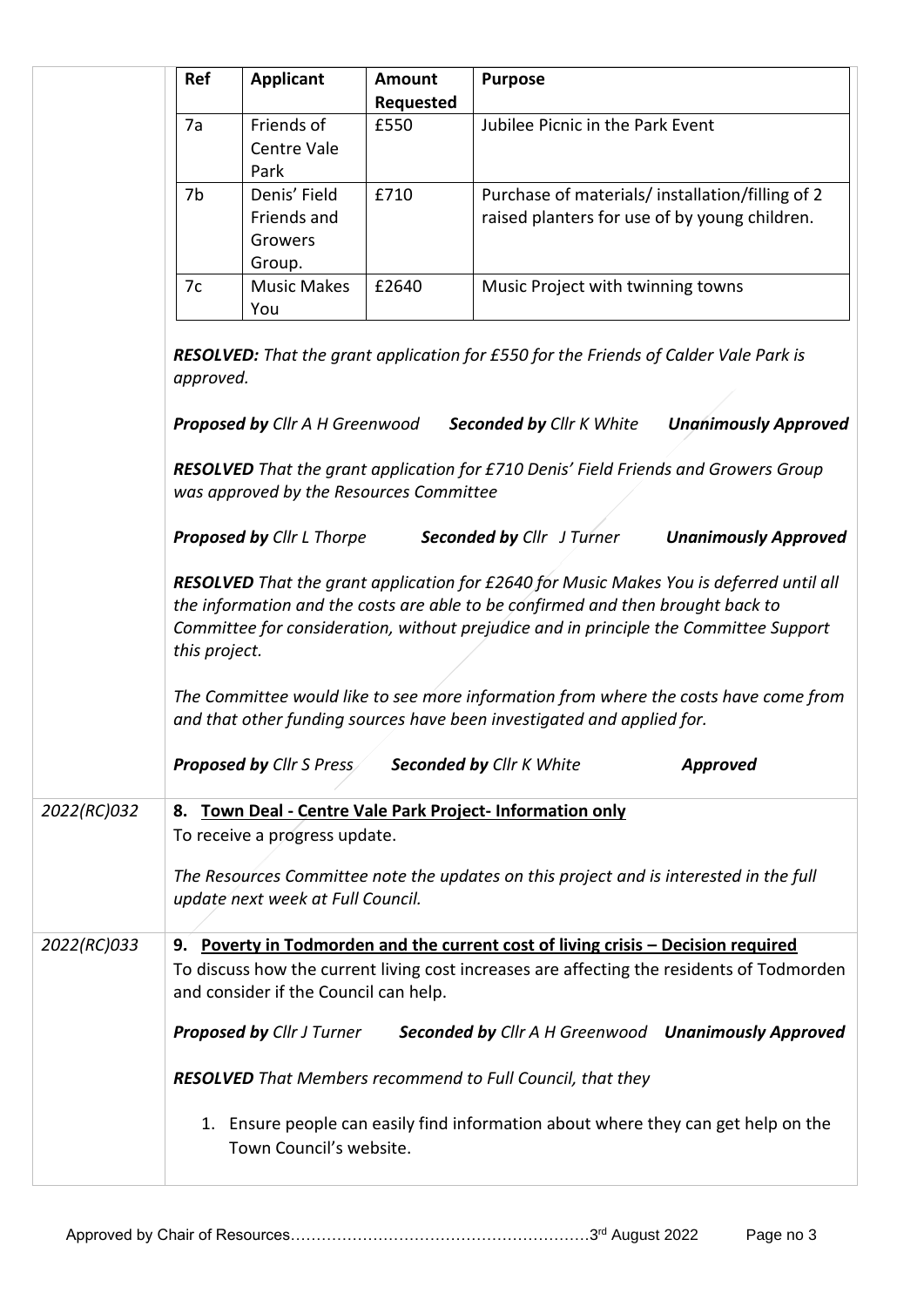|             | 2. Maintain a list of organisations supporting people in need and update annually.                                                                                                                                                                                                             |
|-------------|------------------------------------------------------------------------------------------------------------------------------------------------------------------------------------------------------------------------------------------------------------------------------------------------|
|             | 3. Facilitate sharing of information amongst voluntary groups by disseminating<br>information from one group to the network within the Council's GDPR Policy and<br>the legislative requirements.                                                                                              |
|             | 4. Hold a networking event for voluntary and other organisations working with<br>people in need in Todmorden in order to:                                                                                                                                                                      |
|             | a) thank organisations, and all their volunteers, for the work they do to support<br>our local community                                                                                                                                                                                       |
|             | b) encourage and facilitate closer working together                                                                                                                                                                                                                                            |
|             | c) identify any actions that the Town Council can take to support the work of the<br>organisations                                                                                                                                                                                             |
|             | 5. Disseminate information and deadlines about funding opportunities directly from<br>the Town Council, from organisations that the Town Council is represented on, or<br>any other funding opportunities.                                                                                     |
|             | 6. Request that Todmorden Town Council should have a representative on the<br>Calderdale Anti - Poverty Strategy group.                                                                                                                                                                        |
| 2022(RC)034 | 10. Football Pitches - Discussion<br>To discuss the current provisions for football within Todmorden.                                                                                                                                                                                          |
|             | Members requested that the Officers stay in contact with Calderdale to keep up to date<br>with what plans there are for further facilities within Todmorden, and that Cllr D Skelton<br>updates the Committee on any Town Deal projects which relate to sports facilities within<br>Todmorden. |
| 2022(RC)035 | 11. John Fielden Statue Plaque - Decision required<br>To receive an update on the Planning permission for the plaque on the John Fielden                                                                                                                                                       |
|             | Statue and confirm the text which will be displayed.                                                                                                                                                                                                                                           |
|             | Proposed by Cllr A H Greenwood Seconded by Cllr L Thorpe<br><b>Unanimously Approved</b>                                                                                                                                                                                                        |
|             | <b>RESOLVED</b> That the Committee recommend to Full Council that the Plaque not be taken<br>forward and that Officers Contact Calderdale to request cleaning & restoration of the<br>Statue and the current text be made more legible.                                                        |
| 2022(RC)036 | 12. Upgrade to IT Systems - Decision required                                                                                                                                                                                                                                                  |
|             | To receive a report on the IT systems upgrades.                                                                                                                                                                                                                                                |
|             | Proposed by Cllr A H Greenwood<br><b>Seconded by Cllr K White</b><br><b>Unanimously Approved</b>                                                                                                                                                                                               |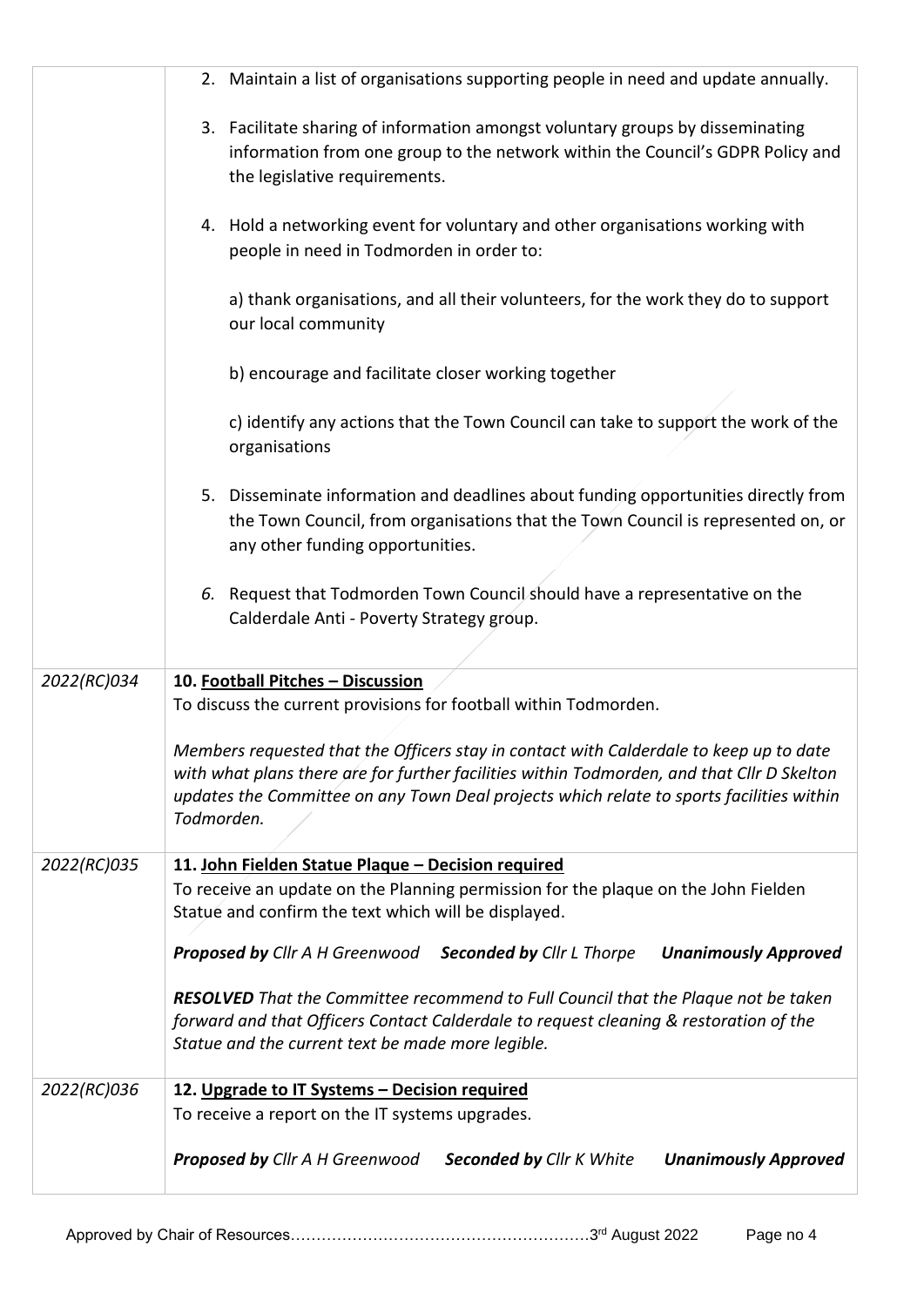|             | <b>RESOLVED:</b> That the Resources Committee recommend to Full Council for approval and<br>that these upgrades take place as soon as possible.                                                                                                                                                                       |  |  |  |
|-------------|-----------------------------------------------------------------------------------------------------------------------------------------------------------------------------------------------------------------------------------------------------------------------------------------------------------------------|--|--|--|
| 2022(RC)037 | 13. Awards Policy - Decision required<br>To receive a draft policy relating to Awards presented by Todmorden Town Council.                                                                                                                                                                                            |  |  |  |
|             | <b>Proposed by Cllr D Skelton</b><br><b>Seconded by Cllr S Martin</b><br><b>Unanimously Approved</b>                                                                                                                                                                                                                  |  |  |  |
|             | RESOLVED That the Service to Todmorden Award remain in the Policy.                                                                                                                                                                                                                                                    |  |  |  |
|             | Proposed by Cllr D Skelton<br><b>Seconded by Cllr P Taylor</b><br><b>Unanimously Approved</b>                                                                                                                                                                                                                         |  |  |  |
|             | RESOLVED That the Mayor's Recognition Award remain in the Policy.                                                                                                                                                                                                                                                     |  |  |  |
|             | <b>Proposed by Cllr D Skelton</b><br>Seconded by Cllr A H Greenwood Unanimously Approved                                                                                                                                                                                                                              |  |  |  |
|             | RESOLVED That the Honorary Citizen Award remain in the Policy.                                                                                                                                                                                                                                                        |  |  |  |
|             | <b>Proposed by Cllr D Skelton</b><br><b>Seconded by Cllr J Turner</b><br><b>Unanimously Approved</b>                                                                                                                                                                                                                  |  |  |  |
|             | <b>RESOLVED</b> That the Councillor Long Service Award be removed from the Policy.                                                                                                                                                                                                                                    |  |  |  |
|             | That the Resources Committee recommend to Full Council for approval after<br>amendments.                                                                                                                                                                                                                              |  |  |  |
| 2022(RC)038 | 14. Operational Risk Assessments and H & S Policies - Decision required<br>To receive a suite of operational risk assessments and Health and Safety Policies relating<br>to Todmorden Town Council.                                                                                                                   |  |  |  |
|             | <b>Proposed by Cllr D Skelton</b><br>Seconded by Cllr A Hollis<br><b>Unanimously Approved</b>                                                                                                                                                                                                                         |  |  |  |
|             | <b>RESOLVED</b> That the Resources Committee recommend to Full Council for approval the<br>following Operational Risk assessments and Health and Safety Policies and that they<br>recommend that the Town Clerk review them as required and only bring them back to<br>Council if there is a material change to them. |  |  |  |
| 2022(RC)039 | 15. Update and handover of Projects/Outstanding Work progress - Information only                                                                                                                                                                                                                                      |  |  |  |
|             | To receive an update of project work outstanding and proposals for the handover of<br>outstanding projects.                                                                                                                                                                                                           |  |  |  |
|             | Outstanding projects/work relating to this Committee.<br>15a<br>Completed projects/work competed relating to this Committee<br>15 <sub>b</sub>                                                                                                                                                                        |  |  |  |
|             | Members received and noted the above information en bloc                                                                                                                                                                                                                                                              |  |  |  |
| 2022(RC)040 | 16. Correspondence received - Information only                                                                                                                                                                                                                                                                        |  |  |  |
|             | To receive any correspondence.                                                                                                                                                                                                                                                                                        |  |  |  |
|             | None received.                                                                                                                                                                                                                                                                                                        |  |  |  |